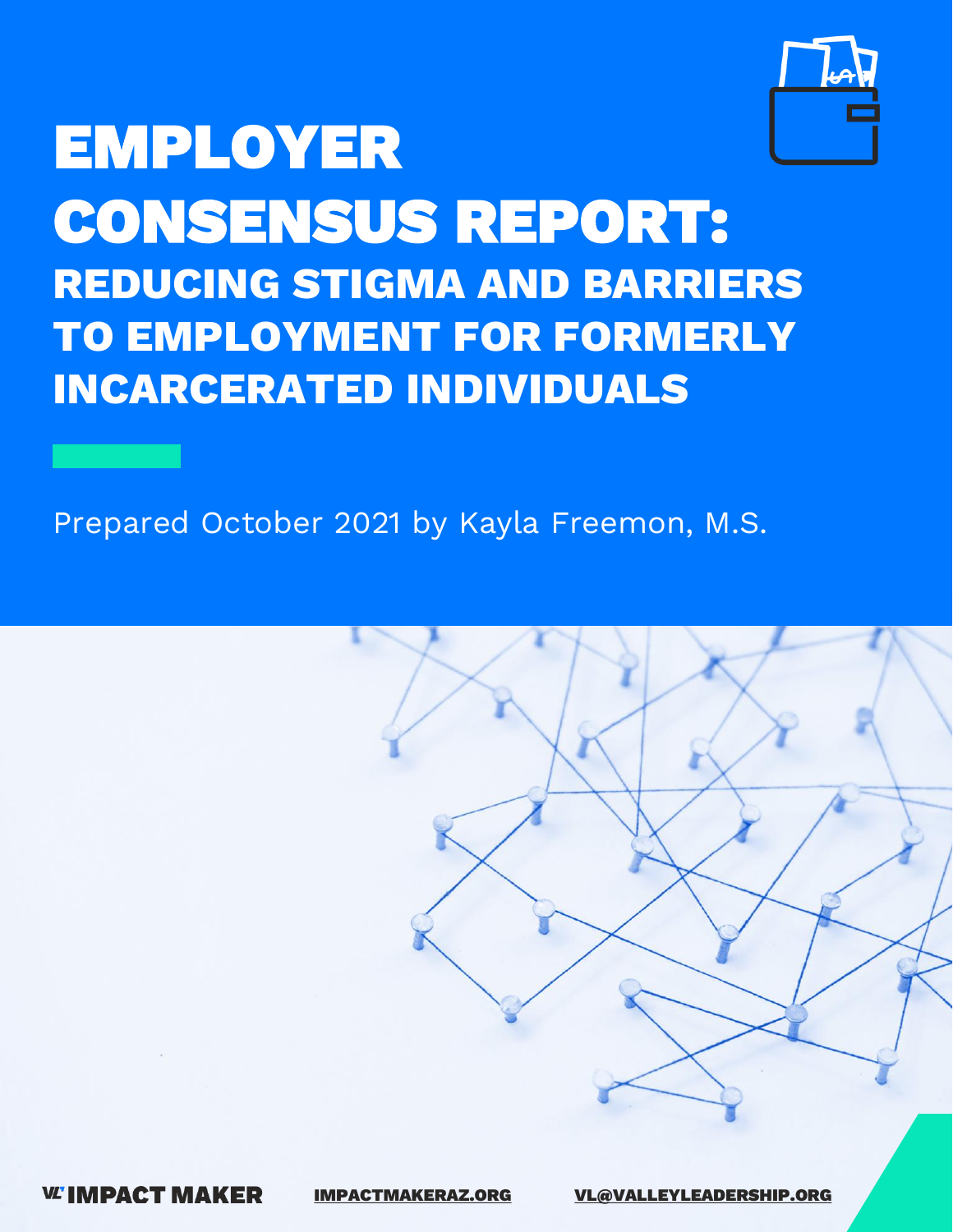#### **BACKGROUND**

Approximately 62,000 Arizona residents are incarcerated: a rate of 868 per every 100,000 persons (Prison Policy Initiative, 2018). The transition back into the community from jails and prisons is often difficult. Incarceration is linked to a multitude of negative experiences including difficulties securing employed upon release. In fact, formerly incarcerated people typically earn lower levels of income over time. A 2018 report found that 27% of formerly incarcerated people in the United States were unemployed, nearly five times higher than the general population (Couloute & Kopf, 2018). This report examines organizational barriers and support for the formerly incarcerated.

#### **METHODOLOGY**

The present report examines results from a 14-question survey developed by Valley Leadership's Jobs & the Economy Team. The survey was sent to the Pipeline Arizona database, the Valley Leadership alumni database, and personal contacts of team members in 2021. A total of 113 individuals responded. Most organizations represented in the survey are in the Phoenix area. The report focuses on barriers employers face to employing formerly incarcerated individuals and support for this population, specifically by industry and size of the organization.

The following topics are covered:

- (1) The respondents
- (2) Hiring practices
- (3) Barriers to hiring formerly incarcerated individuals
- (4) Organization willingness to support the formerly incarcerated
- (5) Current support for formerly incarcerated individuals
- (6) Reentry simulation interest

#### **REFERENCES**

Couloute, L. & Kopf, D. (2018). Out of prison and out of work: Unemployment among formerly incarcerated people. *Prison Policy Imitative*. Retrieved from <https://www.prisonpolicy.org/reports/outofwork.html>.

Prison Policy Initiative. (2018). Arizona profile. Retrieved from [https://www.prisonpolicy.org/profiles/AZ.html.](https://www.prisonpolicy.org/profiles/AZ.html)

VL'IMPACT MAKER [IMPACTMAKERAZ.ORG](https://www.impactmakeraz.org/) [VL@VALLEYLEADERSHIP.ORG](mailto:bailey@VALLEYLEADERSHIP.ORG?subject=Impact%20Maker%20Jobs%20&%20Economy%20Team%20-%20Employer%20Consensus%20Report)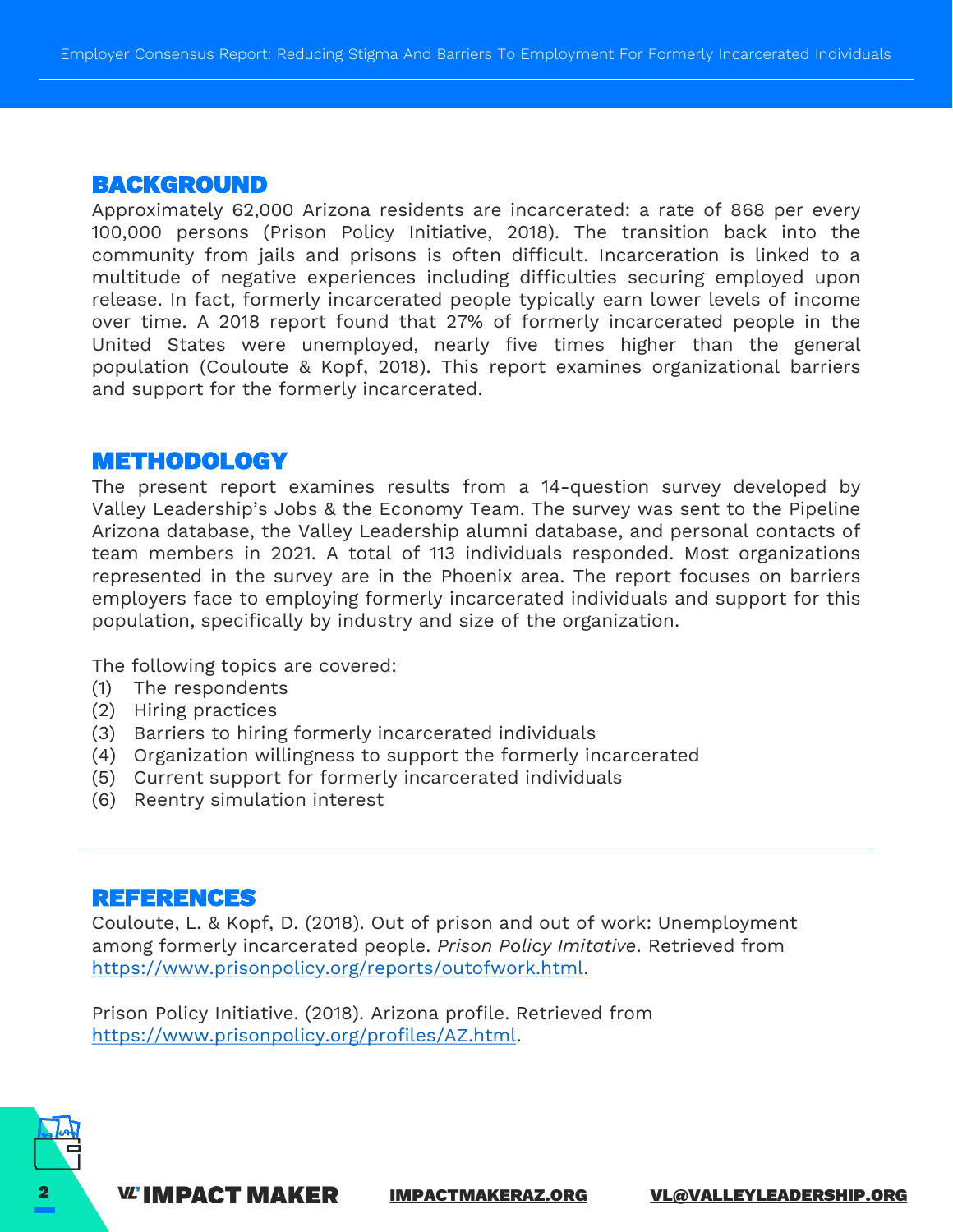## **THE RESPONDENTS**

#### **Table 1. Industry Type by Organization Size**

|                                        | <b>Under 50</b> | $51 - 100$     | 101-500        | 501-1000       | <b>Over 1000</b> | <b>Total</b> |
|----------------------------------------|-----------------|----------------|----------------|----------------|------------------|--------------|
| <b>Construction</b>                    | $\overline{4}$  | $\overline{2}$ | $\mathbf{1}$   | 1              | $\overline{4}$   | 12           |
| <b>Education</b>                       | $\overline{2}$  | $\mathbf{1}$   | $\mathbf{1}$   | 1              | 1                | 6            |
| Government                             | $\overline{2}$  | $\overline{O}$ | $\overline{2}$ | $\overline{0}$ | 2                | 6            |
| <b>Healthcare</b>                      | 5               | 3              | 3              | $\overline{0}$ | $\overline{4}$   | 15           |
| <b>Hospitality</b>                     | $\overline{4}$  | $\Omega$       | 7              | $\overline{2}$ | $\overline{0}$   | 13           |
| <b>Manufacturing</b>                   | 3               | 3              | $\Omega$       | $\overline{2}$ | 3                | 11           |
| <b>Nonprofit</b>                       | 14              | 6              | 5              | 3              | 1                | 29           |
| <b>Professional</b><br><b>Services</b> | 7               | $\overline{4}$ | 3              | 1              | 6                | 21           |
| <b>Total</b>                           | 41              | 19             | 22             | 10             | 21               | 113          |

*Key takeaways*: Findings in this report draw primarily from non-profit industries with less than 50 employees.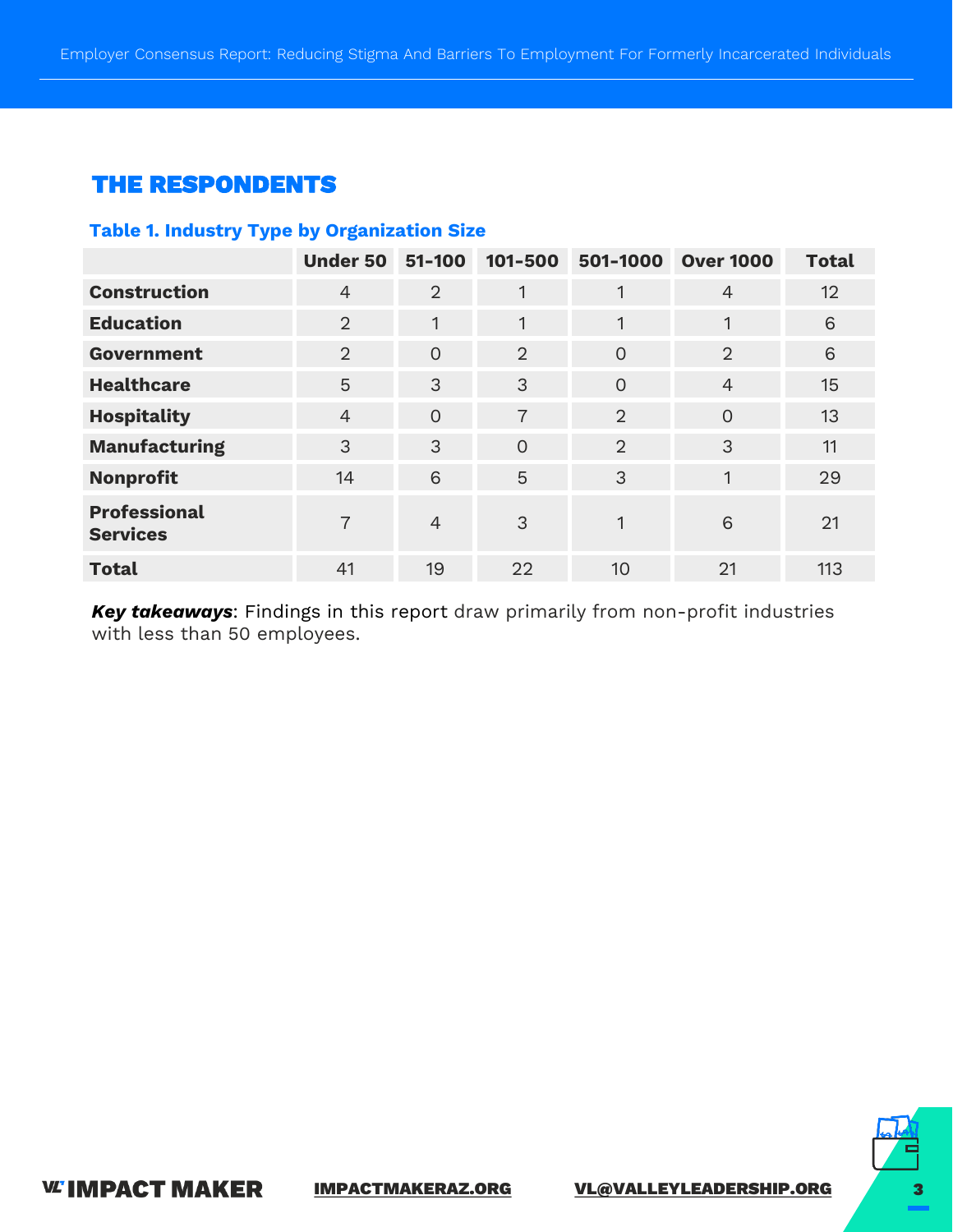## **HIRING PRACTICS**

**Table 2. Does your organization recruit job candidates through specialty or diversity job boards? (e.g., Pipeline AZ, DiversityJobs.com, Upwork, etc.)**

|                              | <b>Yes</b>     | <b>No</b>      | <b>Uncertain</b> | <b>Total</b>   |
|------------------------------|----------------|----------------|------------------|----------------|
| <b>Construction</b>          | 5              | $\overline{4}$ | 3                | 12             |
| <b>Education</b>             | 3              | $\overline{2}$ | $\overline{O}$   | 5              |
| <b>Government</b>            | $\mathbf{1}$   | $\mathbf{1}$   | $\overline{1}$   | 3              |
| <b>Healthcare</b>            | 6              | $\overline{4}$ | 3                | 13             |
| <b>Hospitality</b>           | $\overline{7}$ | $\overline{4}$ | 1                | 12             |
| <b>Manufacturing</b>         | 2              | 3              | $\overline{2}$   | $\overline{7}$ |
| <b>Nonprofit</b>             | 12             | 11             | $\overline{2}$   | 25             |
| <b>Professional Services</b> | $\overline{4}$ | 5              | 6                | 15             |
|                              |                |                |                  |                |
| 1-50 employees               | 8              | 20             | 5                | 33             |
| 51-100 employees             | $\overline{7}$ | 8              | 1                | 16             |
| 101-500 employees            | 11             | 5              | $\overline{2}$   | 18             |
| 501-1000 employees           | 5              | $\mathbf{1}$   | $\overline{2}$   | 8              |
| Over 1000 employees          | $\overline{9}$ | $\overline{O}$ | 8                | 17             |
| <b>Total</b>                 | 40             | 34             | 18               | 92             |

*Key takeaways*: Just under half of organization recruit job candidates through specialty or diversity job boards. There are few industry-specific differences. Larger organizations (over 100) more commonly use specialty or diversity job boards.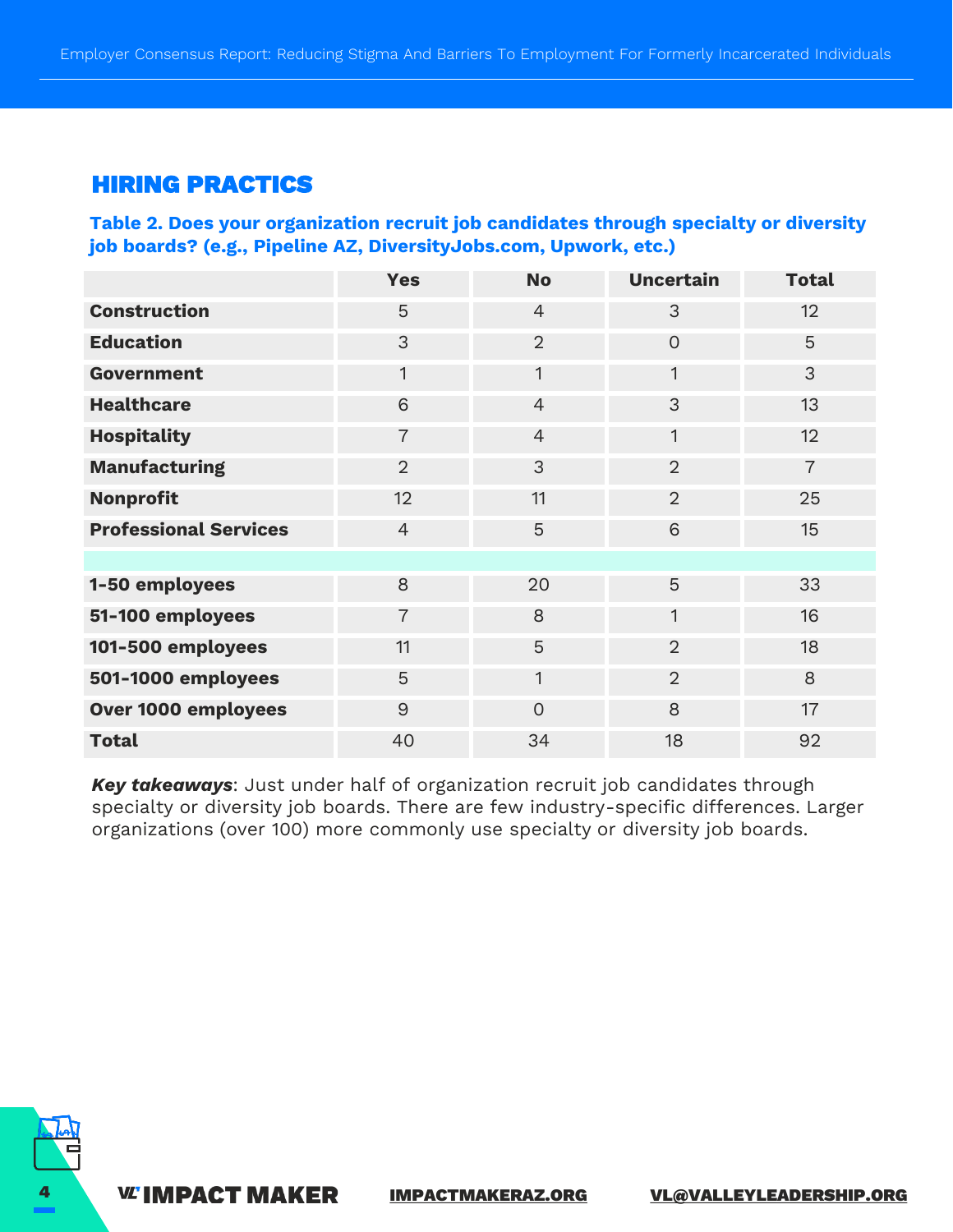|                              | <b>Yes</b>     | <b>No</b>      | <b>Uncertain</b> | <b>Total</b>   |
|------------------------------|----------------|----------------|------------------|----------------|
| <b>Construction</b>          | 6              | 3              | 3                | 12             |
| <b>Education</b>             | $\overline{4}$ | $\mathbf{1}$   | $\Omega$         | 5              |
| Government                   | $\overline{2}$ | $\mathbf{1}$   | $\overline{O}$   | 3              |
| <b>Healthcare</b>            | 8              | $\mathbf{1}$   | $\overline{4}$   | 13             |
| <b>Hospitality</b>           | $\overline{7}$ | $\overline{4}$ | $\mathbf{1}$     | 12             |
| <b>Manufacturing</b>         | 3              | $\overline{2}$ | $\overline{2}$   | $\overline{7}$ |
| <b>Nonprofit</b>             | 15             | 6              | $\overline{4}$   | 25             |
| <b>Professional Services</b> | 6              | $\overline{4}$ | 5                | 15             |
|                              |                |                |                  |                |
| 1-50 employees               | 12             | 17             | $\overline{4}$   | 33             |
| 51-100 employees             | $\overline{9}$ | 2              | 5                | 16             |
| 101-500 employees            | 14             | 2              | $\overline{2}$   | 18             |
| 501-1000 employees           | 8              | $\Omega$       | $\Omega$         | 8              |
| Over 1000 employees          | 8              | $\mathbf{1}$   | 8                | 17             |
| <b>Total</b>                 | 51             | 22             | 19               | 92             |

#### **Table 3. Does your organization have a hiring policy in place for individuals who report a criminal history?**

*Key takeaways*: More than half of organizations (55%) have a hiring policy in place for formerly incarcerated individuals. This spans all the industries represented in the survey and is more common for organizations with over 50 employees.

**WIMPACT MAKER** [IMPACTMAKERAZ.ORG](https://www.impactmakeraz.org/) [VL@VALLEYLEADERSHIP.ORG](mailto:bailey@VALLEYLEADERSHIP.ORG?subject=Impact%20Maker%20Jobs%20&%20Economy%20Team%20-%20Employer%20Consensus%20Report) 5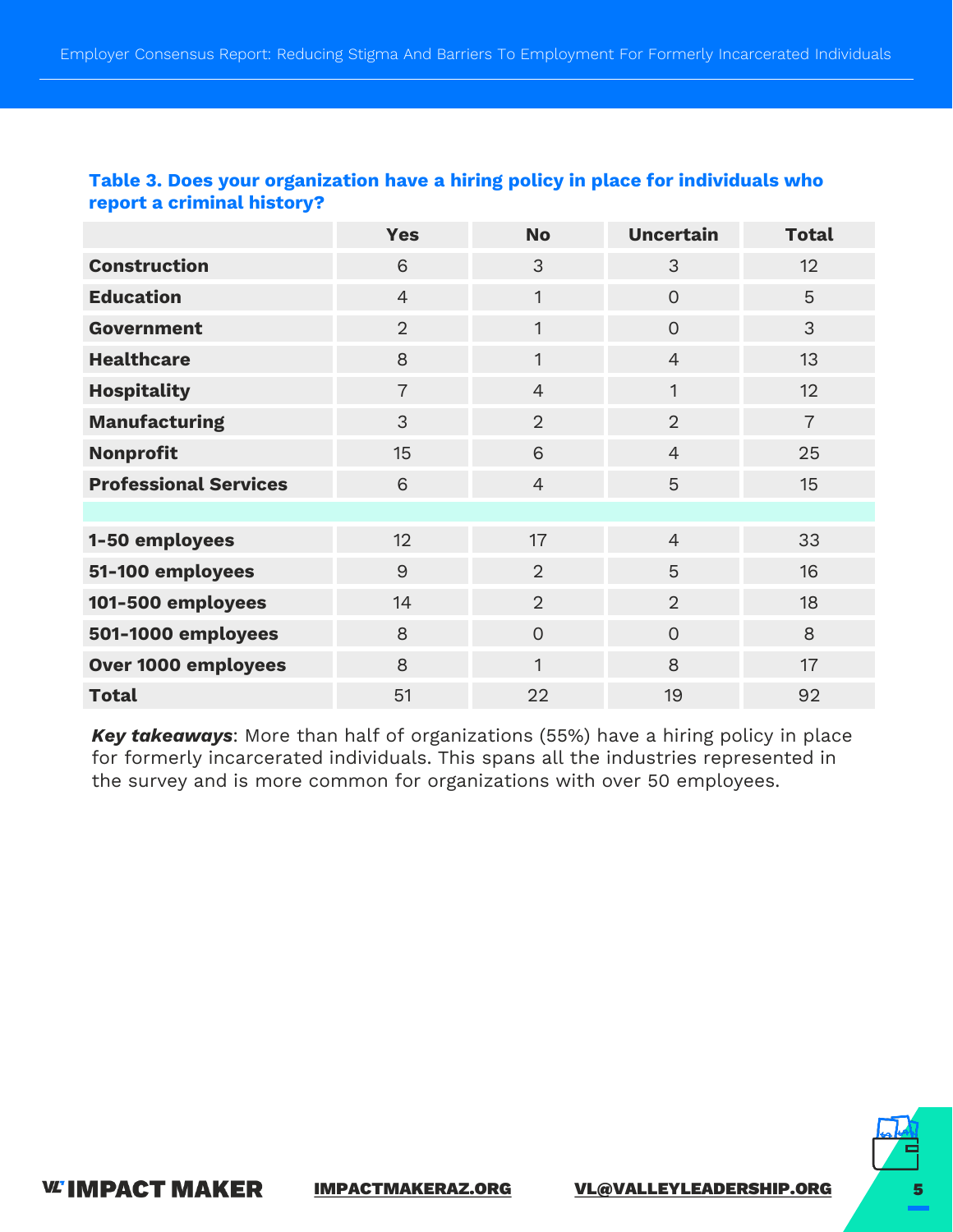## **Barriers to Hiring Formerly Incarcerated Individuals**

#### **Table 4. Which of the following, if any, would you consider when evaluating a job candidate with a criminal history? (Select all that apply)**

|                                        | A<br>convicted<br>criminal<br>offense<br>or<br>conduct | The<br>nature/<br>gravity of<br>convicted<br>offense | Length of time<br>passed since a<br>convicted<br>offense or<br>sentence | The nature<br>of the job<br><b>activities</b> | The amount<br>of<br>supervision<br>required | <b>How much</b><br>interaction<br>with<br>others is<br>required to<br>perform<br>job duties | <b>Special</b><br>working<br>hours/<br>accomm<br>odations | <b>None</b>    |
|----------------------------------------|--------------------------------------------------------|------------------------------------------------------|-------------------------------------------------------------------------|-----------------------------------------------|---------------------------------------------|---------------------------------------------------------------------------------------------|-----------------------------------------------------------|----------------|
| <b>Construction</b>                    | 8                                                      | 10                                                   | 5                                                                       | 6                                             | 5                                           | 3                                                                                           | 3                                                         | $\mathbf{1}$   |
| <b>Education</b>                       | 3                                                      | $\overline{4}$                                       | $\overline{4}$                                                          | $\overline{2}$                                | $\overline{2}$                              | $\overline{2}$                                                                              | $\overline{0}$                                            | $\mathbf{1}$   |
| Government                             | 1                                                      | 3                                                    | 3                                                                       | 3                                             | 1                                           | $\overline{2}$                                                                              | 1                                                         | $\overline{O}$ |
| <b>Healthcare</b>                      | 6                                                      | 8                                                    | $\overline{7}$                                                          | 6                                             | 3                                           | 3                                                                                           | 3                                                         | $\overline{2}$ |
| <b>Hospitality</b>                     | 5                                                      | 8                                                    | 8                                                                       | $\overline{9}$                                | 3                                           | 3                                                                                           | 3                                                         | $\overline{2}$ |
| <b>Manufacturing</b>                   | 3                                                      | $\overline{4}$                                       | $\mathbf{1}$                                                            | 3                                             | $\overline{2}$                              | 1                                                                                           | $\overline{2}$                                            | $\overline{O}$ |
| <b>Nonprofit</b>                       | 10                                                     | 17                                                   | 17                                                                      | 13                                            | 6                                           | 6                                                                                           | 3                                                         | $\mathbf{1}$   |
| <b>Professional</b><br><b>Services</b> | 5                                                      | 14                                                   | $\overline{9}$                                                          | $\overline{9}$                                | 3                                           | $\overline{4}$                                                                              | $\overline{4}$                                            | $\overline{O}$ |
|                                        |                                                        |                                                      |                                                                         |                                               |                                             |                                                                                             |                                                           |                |
| $1 - 50$<br>employees                  | 12                                                     | 26                                                   | 18                                                                      | 21                                            | $\overline{7}$                              | $\overline{7}$                                                                              | $\overline{7}$                                            | $\overline{2}$ |
| $51 - 100$<br>employees                | $\overline{7}$                                         | 10                                                   | 8                                                                       | $\overline{7}$                                | 6                                           | 6                                                                                           | $\overline{4}$                                            | $\overline{2}$ |
| 101-500<br>employees                   | 10                                                     | 13                                                   | 15                                                                      | 13                                            | $\overline{4}$                              | 5                                                                                           | 3                                                         | $\mathbf{1}$   |
| 501-1000<br>employees                  | 6                                                      | 8                                                    | 5                                                                       | 3                                             | $\overline{2}$                              | $\overline{2}$                                                                              | $\overline{2}$                                            | $\overline{O}$ |
| <b>Over 1000</b><br>employees          | 6                                                      | 11                                                   | 8                                                                       | $\overline{7}$                                | 6                                           | $\overline{4}$                                                                              | 3                                                         | $\overline{2}$ |
| <b>Total</b>                           | 41                                                     | 68                                                   | 54                                                                      | 51                                            | 25                                          | 24                                                                                          | 19                                                        | $\overline{7}$ |

*Key takeaways*: In ranked order, organizations most commonly consider the following when evaluating formerly incarcerated job applicants; (1) the nature/gravity of the convicted offence(s), (2) the length of time passed since a conviction or sentence, (3) the nature of the job activities, and (4) generally, whether the person had a criminal conviction.

VL'IMPACT MAKER [IMPACTMAKERAZ.ORG](https://www.impactmakeraz.org/) [VL@VALLEYLEADERSHIP.ORG](mailto:bailey@VALLEYLEADERSHIP.ORG?subject=Impact%20Maker%20Jobs%20&%20Economy%20Team%20-%20Employer%20Consensus%20Report)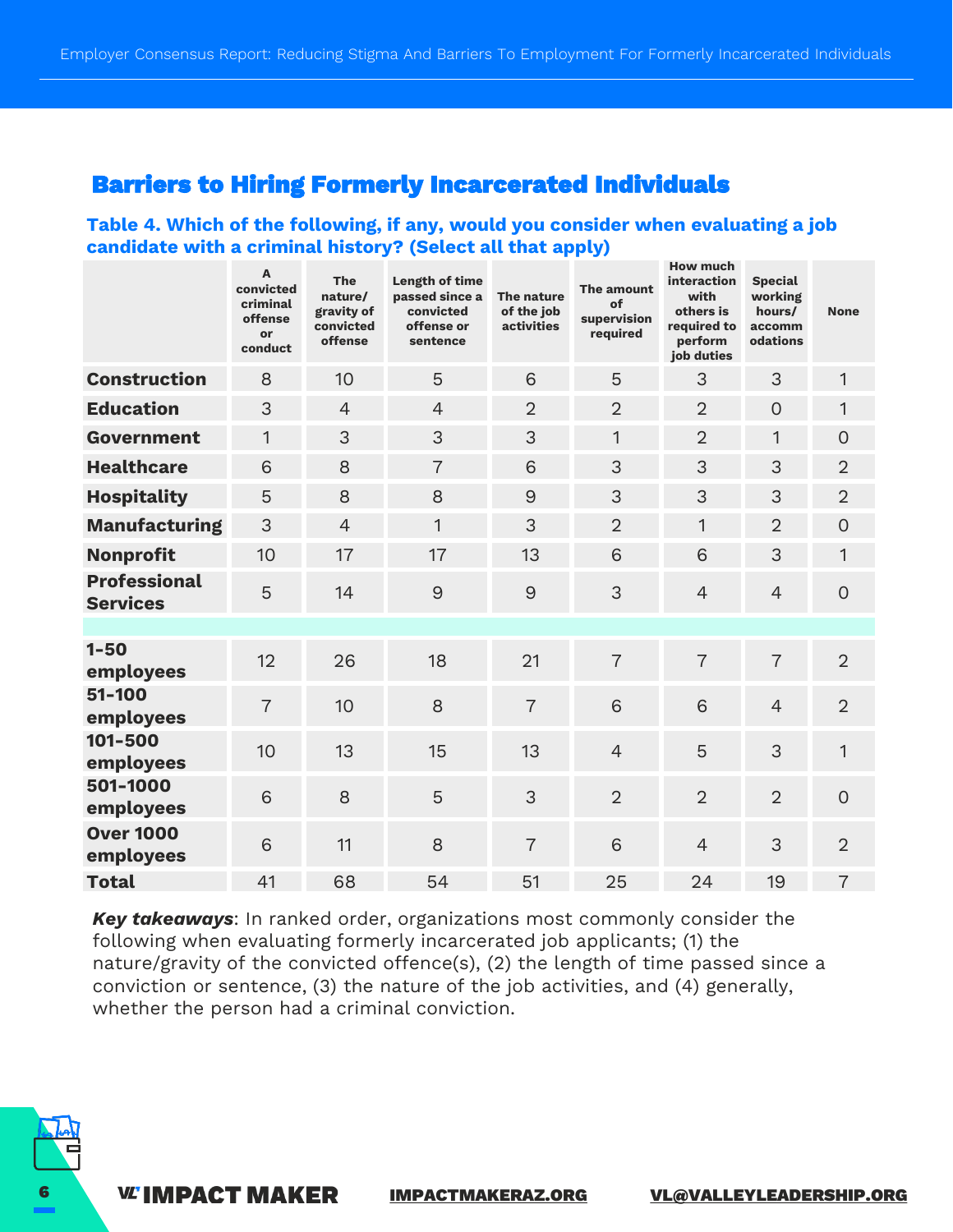## **Barriers to Hiring Formerly Incarcerated Individuals**

For Tables 5-7 responses ranged from strongly unwilling (=0) to strongly willing (=5). Higher mean scores indicate more willingness to support the question and lower mean values indicate lower willingness to support the question.

|                                        |                   | <b>Review applications</b><br>from formerly<br>incarcerated individuals |                | <b>Interview</b><br>formerly<br>incarcerated<br><b>individuals</b> |                | <b>Hire formerly</b><br>incarcerated<br><b>individuals</b> |                |
|----------------------------------------|-------------------|-------------------------------------------------------------------------|----------------|--------------------------------------------------------------------|----------------|------------------------------------------------------------|----------------|
|                                        | Possible<br>Range | n                                                                       | Mean           | n                                                                  | Mean           | n                                                          | Mean           |
| <b>Construction</b>                    | $0 - 5$           | 9                                                                       | 3.8            | 9                                                                  | 3.7            | 9                                                          | 3.3            |
| <b>Education</b>                       | $0 - 5$           | $\overline{2}$                                                          | 2.5            | $\overline{2}$                                                     | 2.5            | $\overline{2}$                                             | 2.5            |
| Government                             | $0 - 5$           | 3                                                                       | 4.3            | 3                                                                  | 4.3            | 3                                                          | $\overline{4}$ |
| <b>Healthcare</b>                      | $0 - 5$           | 8                                                                       | 4.1            | 8                                                                  | $\overline{4}$ | 8                                                          | 3.5            |
| <b>Hospitality</b>                     | $0 - 5$           | 10                                                                      | 4.3            | 10                                                                 | 4.2            | 10                                                         | 4.1            |
| <b>Manufacturing</b>                   | $0 - 5$           | $\overline{4}$                                                          | 2.8            | $\overline{4}$                                                     | 2.8            | $\overline{4}$                                             | 2.8            |
| <b>Nonprofit</b>                       | $0 - 5$           | 22                                                                      | 3.6            | 22                                                                 | 3.6            | 20                                                         | 3.5            |
| <b>Professional</b><br><b>Services</b> | $0 - 5$           | $\overline{7}$                                                          | 3.7            | $\overline{7}$                                                     | 3.7            | 8                                                          | 3.6            |
|                                        |                   |                                                                         |                |                                                                    |                |                                                            |                |
| 1-50 employees                         | $0 - 5$           | 29                                                                      | 3.9            | 29                                                                 | 3.8            | 29                                                         | 3.6            |
| $51 - 100$<br>employees                | $0 - 5$           | 9                                                                       | 4.3            | 9                                                                  | 4.3            | 9                                                          | 3.9            |
| 101-500<br>employees                   | $0 - 5$           | 15                                                                      | $\overline{4}$ | 15                                                                 | $\overline{4}$ | 14                                                         | $\overline{4}$ |
| 501-1000<br>employees                  | $0 - 5$           | 3                                                                       | $\overline{2}$ | 3                                                                  | $\overline{2}$ | 3                                                          | $\overline{2}$ |
| <b>Over 1000</b><br>employees          | $0 - 5$           | 9                                                                       | 2.8            | 9                                                                  | 2.8            | 9                                                          | 2.7            |
| <b>Total</b>                           | $0 - 5$           | 65                                                                      | 3.7            | 65                                                                 | 3.7            | 64                                                         | 3.5            |

#### **Table 5. Generally, what is your organization's willingness to:**

*Key takeaways*: Overall, organizations are more willing to review, interview, and hire formerly incarcerated individuals than unwilling. They are more inclined to review and interview individuals than hire. Mean scores for education and manufacturing jobs are lower in comparison with other industries. Larger organizations also have lower mean scores compared to smaller organizations.



**WIMPACT MAKER**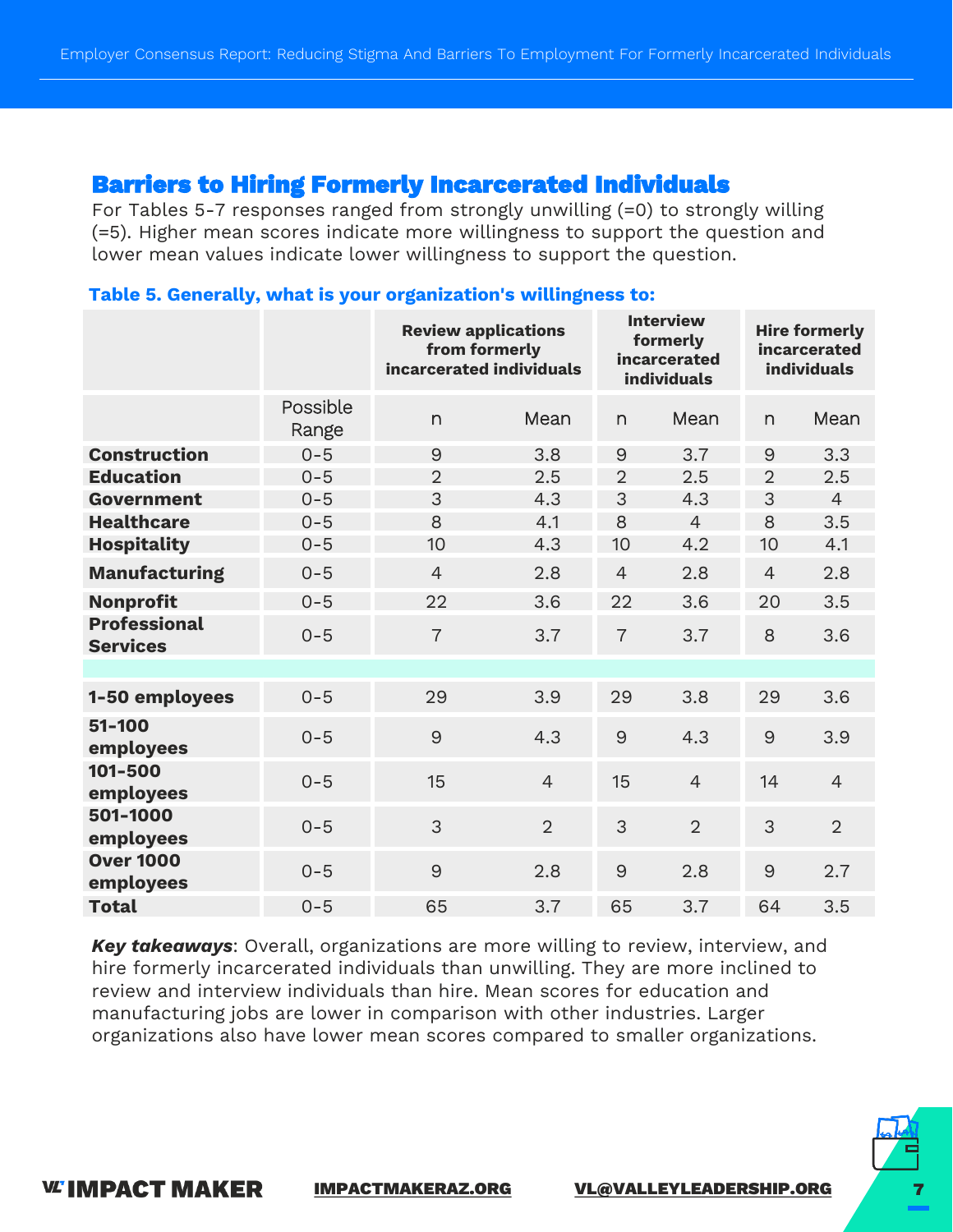#### **Table 6. If you knew that a formerly incarcerated candidate had participated in a peer-supported reentry program and/or training, what would be your organization's willingness to:**

|                                        |                   | <b>Review</b><br>applications<br>from formerly<br>incarcerated<br>individuals |                | <b>Interview</b><br>formerly<br>incarcerated<br>individuals |                | <b>Hire formerly</b><br>incarcerated<br><b>individuals</b> |                |
|----------------------------------------|-------------------|-------------------------------------------------------------------------------|----------------|-------------------------------------------------------------|----------------|------------------------------------------------------------|----------------|
|                                        | Possible<br>Range | n                                                                             | Mean           | $\Gamma$                                                    | Mean           | n                                                          | Mean           |
| <b>Construction</b>                    | $0 - 5$           | 9                                                                             | 3.9            | 9                                                           | 3.8            | 9                                                          | 3.6            |
| <b>Education</b>                       | $0 - 5$           | $\overline{2}$                                                                | 2.5            | $\overline{2}$                                              | 2.5            | $\overline{2}$                                             | 2.5            |
| Government                             | $0 - 5$           | 3                                                                             | 4.3            | 3                                                           | 4.3            | 3                                                          | 4.3            |
| <b>Healthcare</b>                      | $0 - 5$           | 8                                                                             | 4.3            | 8                                                           | 4.3            | 8                                                          | $\overline{4}$ |
| <b>Hospitality</b>                     | $0 - 5$           | 10                                                                            | 4.4            | 10                                                          | 4.4            | 10                                                         | 4.3            |
| <b>Manufacturing</b>                   | $0 - 5$           | 3                                                                             | 3.7            | 3                                                           | 3.7            | 3                                                          | 3.7            |
| <b>Nonprofit</b>                       | $0 - 5$           | 22                                                                            | 3.8            | 21                                                          | 3.8            | 20                                                         | 3.7            |
| <b>Professional</b><br><b>Services</b> | $0 - 5$           | 8                                                                             | 4.1            | 8                                                           | 4.1            | 8                                                          | 4.1            |
|                                        |                   |                                                                               |                |                                                             |                |                                                            |                |
| 1-50 employees                         | $0 - 5$           | 30                                                                            | $\overline{4}$ | 30                                                          | $\overline{4}$ | 29                                                         | 3.9            |
| 51-100 employees                       | $0 - 5$           | 9                                                                             | 4.3            | 9                                                           | 4.3            | 9                                                          | 4.1            |
| 101-500 employees                      | $0 - 5$           | 15                                                                            | 4.3            | 14                                                          | 4.4            | 14                                                         | 4.2            |
| 501-1000<br>employees                  | $0 - 5$           | 3                                                                             | $\overline{2}$ | 3                                                           | $\overline{2}$ | 3                                                          | $\overline{2}$ |
| <b>Over 1000</b><br>employees          | $0 - 5$           | 8                                                                             | 3.5            | 8                                                           | 3.5            | 8                                                          | 3.4            |
| <b>Total</b>                           | $0 - 5$           | 65                                                                            | 4.0            | 64                                                          | 4.0            | 63                                                         | 3.8            |

*Key takeaways*: Overall, organizations are slightly more willing to review, interview, and hire formerly incarcerated individuals who have participated in a peersupported reentry program and/or training. There was a more substantial increase in willingness for manufacturing jobs. There were smaller increases for each of the other industries except for education and healthcare. The willingness to review, interview, and hire formerly incarcerated remains lower for the education industry. There was also a slight increase in willingness across questions by the size of the organization except for organizations with 501-1000 employees, which stayed the same.

VL'IMPACT MAKER [IMPACTMAKERAZ.ORG](https://www.impactmakeraz.org/) [VL@VALLEYLEADERSHIP.ORG](mailto:bailey@VALLEYLEADERSHIP.ORG?subject=Impact%20Maker%20Jobs%20&%20Economy%20Team%20-%20Employer%20Consensus%20Report)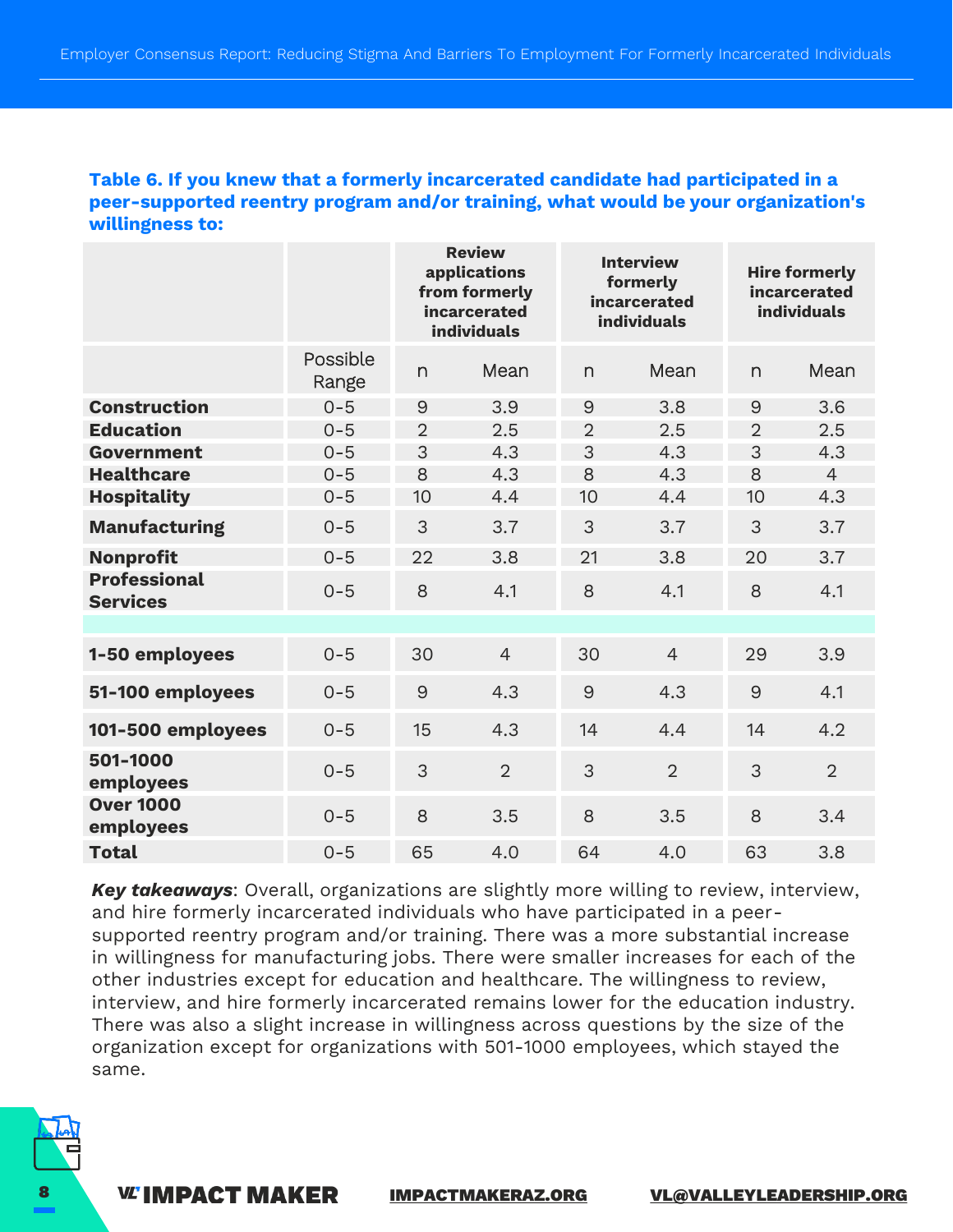|                              |                | <b>Publishing an</b><br>opinion piece |                |                | <b>Attending a second-</b><br>chance hiring event |  |
|------------------------------|----------------|---------------------------------------|----------------|----------------|---------------------------------------------------|--|
|                              | Possible Range | n                                     | Mean           | n              | Mean                                              |  |
| <b>Construction</b>          | $0 - 5$        | $\overline{7}$                        | 2.1            | 8              | 3.6                                               |  |
| <b>Education</b>             | $0 - 5$        | 1                                     | $\Omega$       | 1              | $\overline{O}$                                    |  |
| Government                   | $0 - 5$        | $\overline{2}$                        | 1              | $\overline{2}$ | 3.5                                               |  |
| <b>Healthcare</b>            | $0 - 5$        | $\overline{7}$                        | 3.3            | 8              | 3.9                                               |  |
| <b>Hospitality</b>           | $0 - 5$        | 6                                     | 1.8            | 9              | 3.8                                               |  |
| <b>Manufacturing</b>         | $0 - 5$        | 3                                     | $\overline{2}$ | 3              | 2                                                 |  |
| <b>Nonprofit</b>             | $0 - 5$        | 10                                    | 2.8            | 14             | 3.8                                               |  |
| <b>Professional Services</b> | $0 - 5$        | $\overline{4}$                        | 4.5            | 5              | 4.5                                               |  |
|                              |                |                                       |                |                |                                                   |  |
| 1-50 employees               | $0 - 5$        | 20                                    | 2.7            | 24             | 3.4                                               |  |
| 51-100 employees             | $0 - 5$        | $\overline{4}$                        | 4.8            | 6              | 4.7                                               |  |
| 101-500 employees            | $0 - 5$        | 10                                    | 1.7            | 13             | 3.9                                               |  |
| 501-1000 employees           | $0 - 5$        | $\mathcal{D}$                         | 2.5            | $\overline{2}$ | 2.5                                               |  |
| Over 1000 employees          | $0 - 5$        | $\overline{4}$                        | $\overline{2}$ | 5              | 3.4                                               |  |
| <b>Total</b>                 | $0 - 5$        | 40                                    | 2.6            | 50             | 3.6                                               |  |

#### **Table 7. What is your organization's willingness to publicly support formerly incarcerated individuals by:**

*Key takeaways*: When examining organizational willingness to support the formerly incarcerated, organizations are more willing to attend a second-chance hiring event compared to publishing an opinion piece on the topic. Professional services organizations are highly willing to publish an opinion piece and healthcare and nonprofit organizations are moderately willing. Organizational support is also more willing among organizations with 51-100 employees. Support is lower among larger organizations. When examining willingness to attend a second-chance hiring event support is highest at professional service organizations and high for construction, government, healthcare, hospitability, and nonprofit organizations. There is not support for educational organization (though only one organization responded). There are not large differences in support by size of the organization.



**WIMPACT MAKER** [IMPACTMAKERAZ.ORG](https://www.impactmakeraz.org/) [VL@VALLEYLEADERSHIP.ORG](mailto:bailey@VALLEYLEADERSHIP.ORG?subject=Impact%20Maker%20Jobs%20&%20Economy%20Team%20-%20Employer%20Consensus%20Report) 9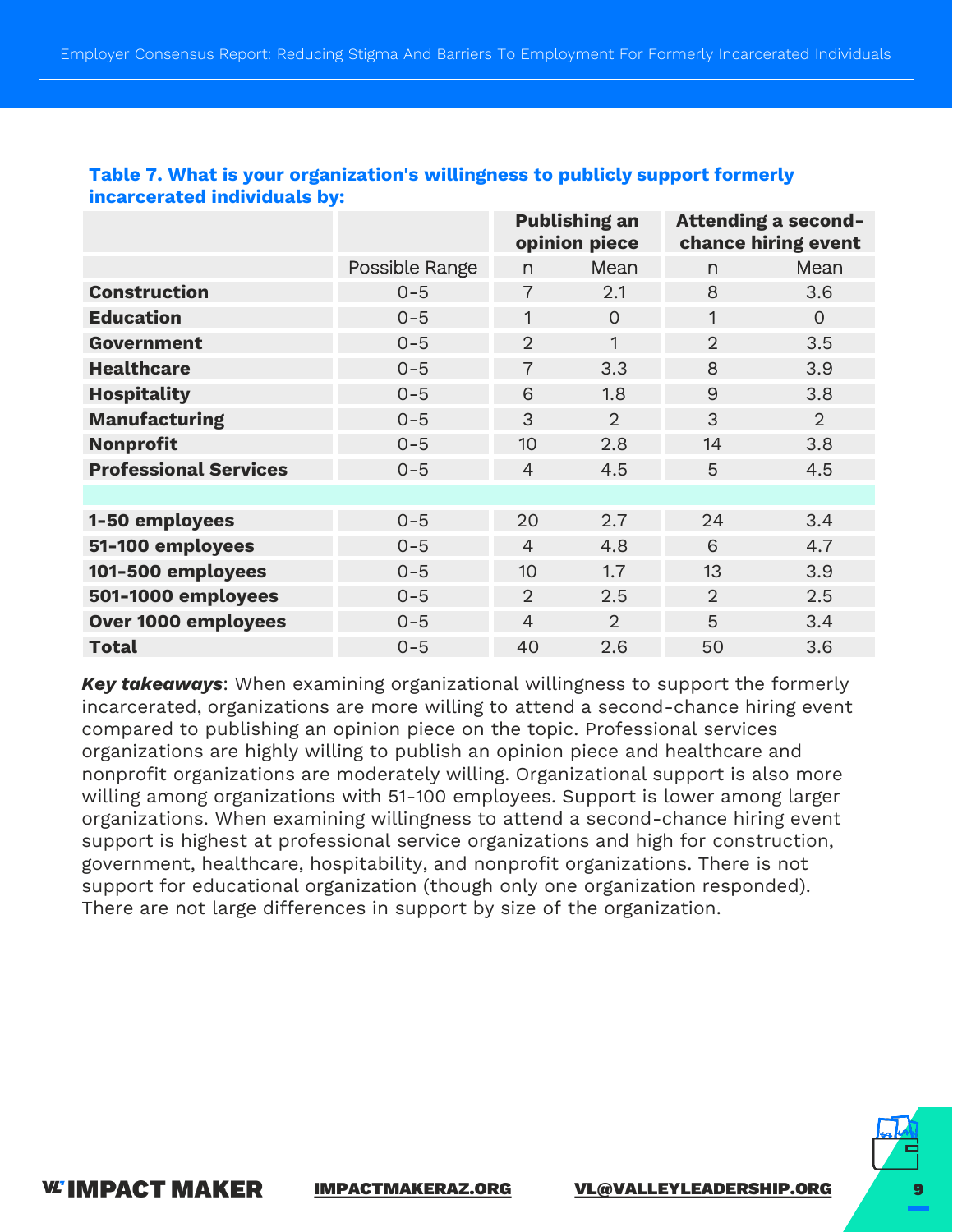## **Current Support for Formerly Incarcerated Employees**

#### **Table 8. Do you currently offer resources and/or training to assist employees reentering the workforce?**

|                              | <b>Yes</b>     | <b>No</b>      | <b>Uncertain</b> | <b>Total</b>   |
|------------------------------|----------------|----------------|------------------|----------------|
| <b>Construction</b>          | 5              | 3              | $\overline{2}$   | 10             |
| <b>Education</b>             | 2              | $\Omega$       | $\overline{0}$   | $\overline{2}$ |
| Government                   | $\overline{2}$ | $\overline{O}$ | 1                | 3              |
| <b>Healthcare</b>            | $\overline{7}$ | $\overline{2}$ | 1                | 10             |
| <b>Hospitality</b>           | 6              | 3              | $\overline{2}$   | 11             |
| <b>Manufacturing</b>         | 2              | $\Omega$       | $\overline{2}$   | $\overline{4}$ |
| <b>Nonprofit</b>             | 17             | 3              | 5                | 25             |
| <b>Professional Services</b> | 6              | 1              | 1                | 8              |
|                              |                |                |                  |                |
| 1-50 employees               | 24             | $\overline{4}$ | 2                | 30             |
| 51-100 employees             | 5              | 3              | 3                | 11             |
| 101-500 employees            | 11             | 3              | $\overline{2}$   | 16             |
| 501-1000 employees           | 2              | $\mathbf{1}$   | $\overline{2}$   | 5              |
| Over 1000 employees          | 5              | 1              | 5                | 11             |
| <b>Total</b>                 | 47             | 12             | 14               | 73             |

*Key takeaways*: Most organizations offer resources and/or training to assist employees reentering the workforce. There are few differences by industry type or size of the organization.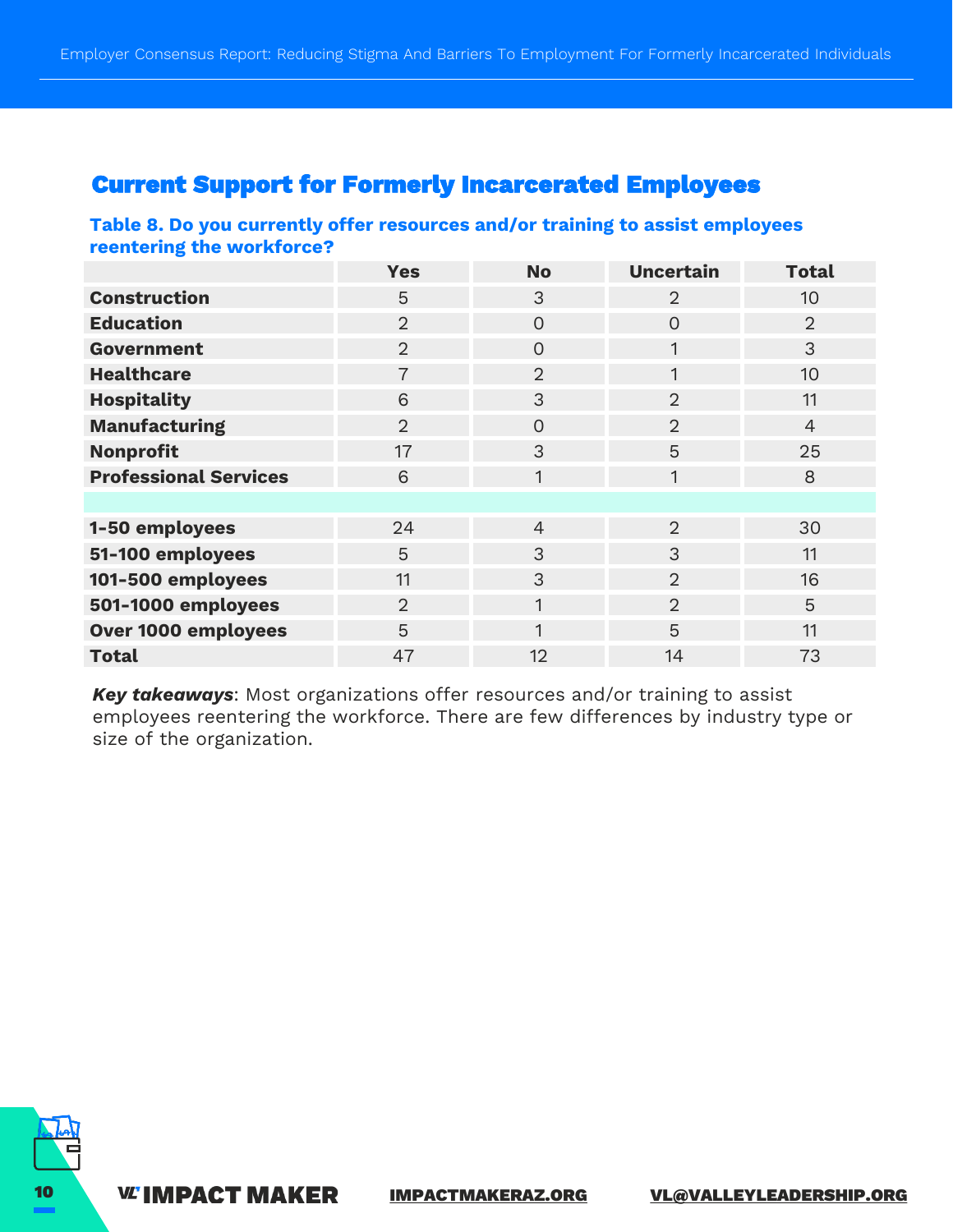#### **Table 9. Do you currently practice corporate giving or provide sponsorships and training that support individuals or organizations who serve formerly incarcerated individuals and those who are, or are perceived to be, harder to employ?**

|                                        | <b>Donations</b> | <b>Mentorships</b> | <b>Sponsorships</b> | <b>Training</b> | <b>Other</b>   | <b>Uncertain</b> | <b>None</b>    |
|----------------------------------------|------------------|--------------------|---------------------|-----------------|----------------|------------------|----------------|
| <b>Construction</b>                    | 3                | 1                  | 1                   | 3               | 1              | $\overline{4}$   | 1              |
| <b>Education</b>                       | $\overline{O}$   | $\overline{O}$     | $\overline{O}$      | $\overline{0}$  | $\overline{O}$ | 1                | $\mathbf{1}$   |
| <b>Government</b>                      | $\overline{0}$   | $\overline{O}$     | $\overline{O}$      | $\overline{0}$  | $\overline{O}$ | 1                | $\overline{2}$ |
| <b>Healthcare</b>                      | $\overline{O}$   | 1                  | $\overline{O}$      | $\overline{O}$  | $\overline{2}$ | $\overline{4}$   | 3              |
| <b>Hospitality</b>                     | $\overline{2}$   | $\mathbf{1}$       | $\overline{0}$      | 2               | $\overline{O}$ | $\overline{2}$   | 5              |
| <b>Manufacturing</b>                   | $\overline{0}$   | $\overline{O}$     | $\overline{O}$      | $\overline{0}$  | $\overline{O}$ | 2                | $\overline{2}$ |
| <b>Nonprofit</b>                       | $\mathbf{1}$     | 3                  | $\overline{O}$      | $\overline{4}$  | 3              | 6                | 13             |
| <b>Professional</b><br><b>Services</b> | $\overline{O}$   | 1                  | $\overline{0}$      | 1               | $\overline{0}$ | 3                | 3              |
|                                        |                  |                    |                     |                 |                |                  |                |
| $1 - 50$<br>employees                  | $\overline{4}$   | 3                  | $\overline{O}$      | 5               | $\overline{2}$ | $\overline{4}$   | 15             |
| $51 - 100$<br>employees                | $\overline{0}$   | $\overline{2}$     | $\overline{0}$      | $\overline{2}$  | 1              | 5                | 3              |
| 101-500<br>employees                   | 1                | $\mathbf{1}$       | $\overline{0}$      | 2               | $\overline{2}$ | 3                | 9              |
| 501-1000<br>employees                  | $\overline{O}$   | $\mathbf 0$        | $\overline{0}$      | $\overline{O}$  | $\overline{2}$ | 3                | 1              |
| <b>Over 1000</b><br>employees          | 1                | $\mathbf{1}$       | $\mathbf{1}$        | 1               | $\overline{0}$ | 8                | $\overline{2}$ |
| <b>Total</b>                           | 6                | $\overline{7}$     | 1                   | 10              | 6              | 23               | 30             |

*Key takeaways*: Most organization do not currently practice corporate giving or provide sponsorships or training for the formerly incarcerated. Construction organizations and nonprofits more commonly engage in these types of activities as well as organizations with under 50 employees.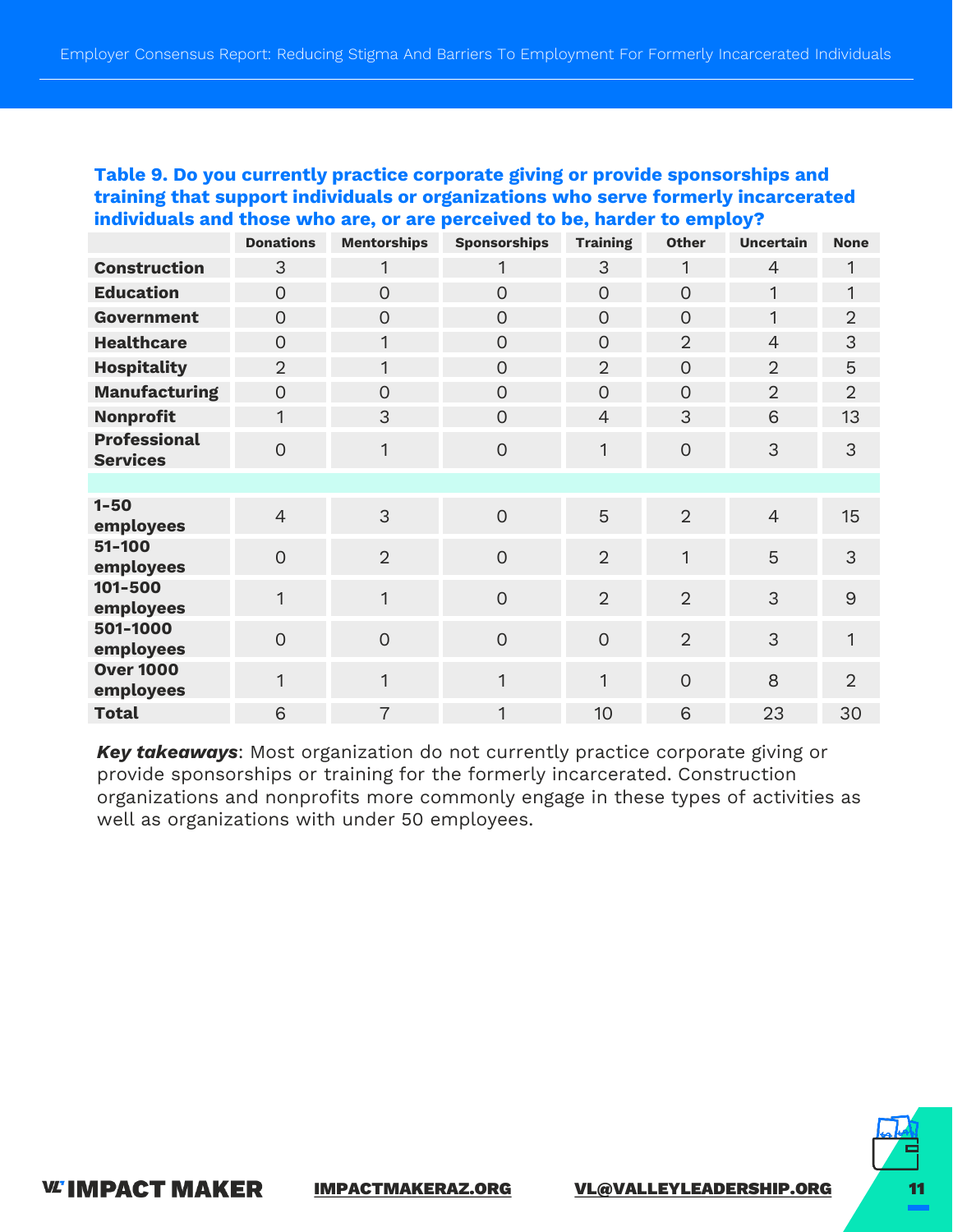## **Reentry Simulation Interest**

## **Table 10. Would your organization be willing to participate in a reentry simulation? Yes No Would like more info Total Construction** 1 1 4 5 10 **Education** 0 1 1 2 **Government** 1 2 0 3 **Healthcare** 2 3 3 10 **Hospitality** 11 2 2 4 5 11 **Manufacturing** 1 1 2 1 4 **Nonprofit** 5 5 6 14 25 **Professional Services** 2 3 3 3 8 8 **1-50 employees** 7 12 12 30 **51-100 employees** 3 3 5 3 11 **101-500 employees** 2 10 16 **501-1000 employees** 1 1 2 2 2 5 **Over 1000 employees** 1 5 5 5 11 **Total** 14 27 32 73

*Key takeaways*: While many organizations are not interested in participating in a reentry simulation, several organizations are open to the opportunity with others potentially interested after being provided more information. Nonprofits are particularly interested in more information before deciding on participation.